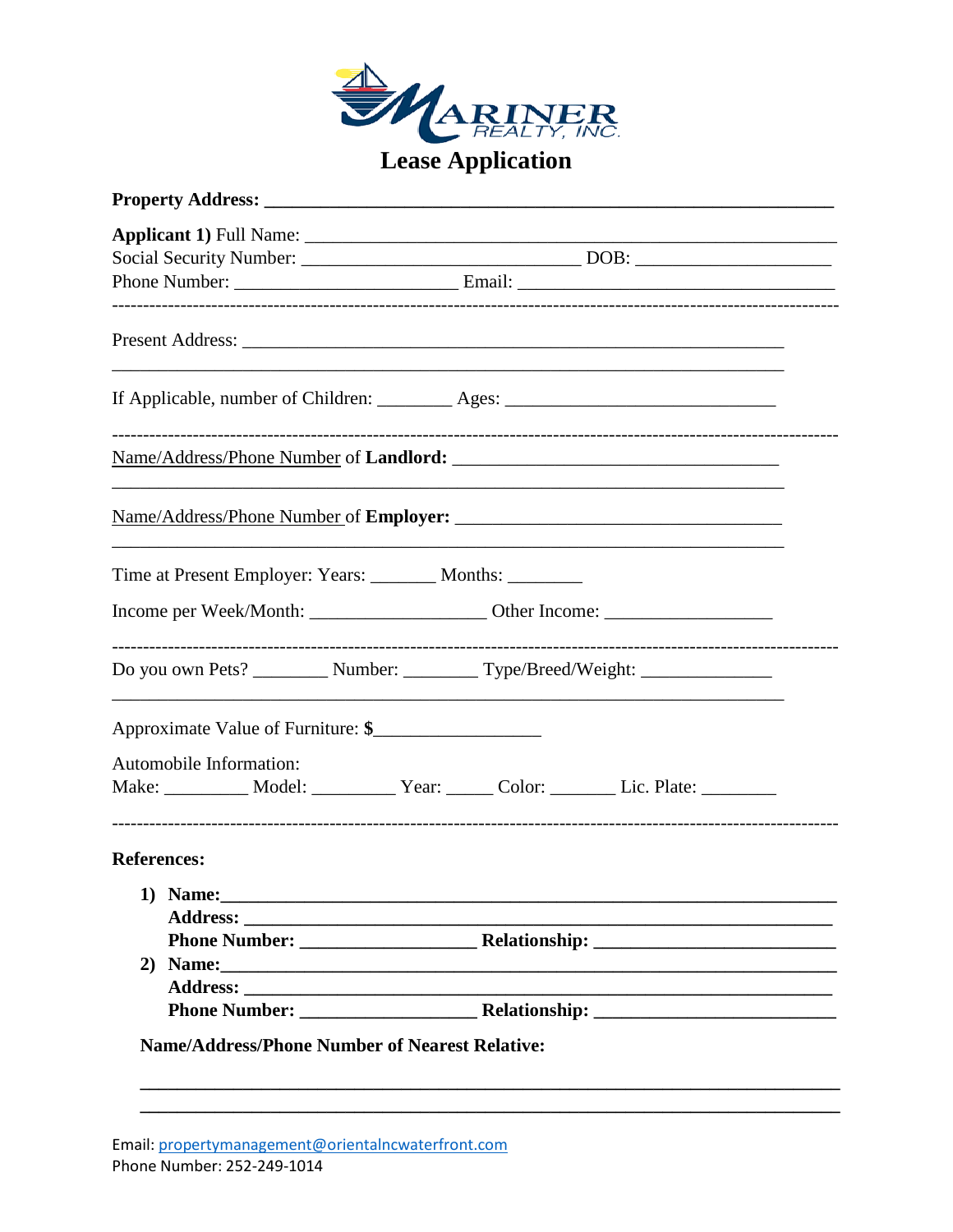

| If Applicable, number of Children: __________ Ages: ____________________________ |  |  |  |                                                                                  |  |  |  |
|----------------------------------------------------------------------------------|--|--|--|----------------------------------------------------------------------------------|--|--|--|
|                                                                                  |  |  |  |                                                                                  |  |  |  |
|                                                                                  |  |  |  |                                                                                  |  |  |  |
| Time at Present Employer: Years: _________ Months: _________                     |  |  |  |                                                                                  |  |  |  |
|                                                                                  |  |  |  |                                                                                  |  |  |  |
|                                                                                  |  |  |  | Do you own Pets? _________ Number: _________ Type/Breed/Weight: ________________ |  |  |  |
| Approximate Value of Furniture: \$                                               |  |  |  |                                                                                  |  |  |  |
| Automobile Information:                                                          |  |  |  |                                                                                  |  |  |  |
|                                                                                  |  |  |  | Make: __________ Model: _________ Year: _____ Color: _______ Lic. Plate: _______ |  |  |  |
| <b>References:</b>                                                               |  |  |  |                                                                                  |  |  |  |
|                                                                                  |  |  |  |                                                                                  |  |  |  |
| <b>Address:</b>                                                                  |  |  |  |                                                                                  |  |  |  |
|                                                                                  |  |  |  |                                                                                  |  |  |  |
| 2)                                                                               |  |  |  |                                                                                  |  |  |  |
|                                                                                  |  |  |  |                                                                                  |  |  |  |
|                                                                                  |  |  |  |                                                                                  |  |  |  |